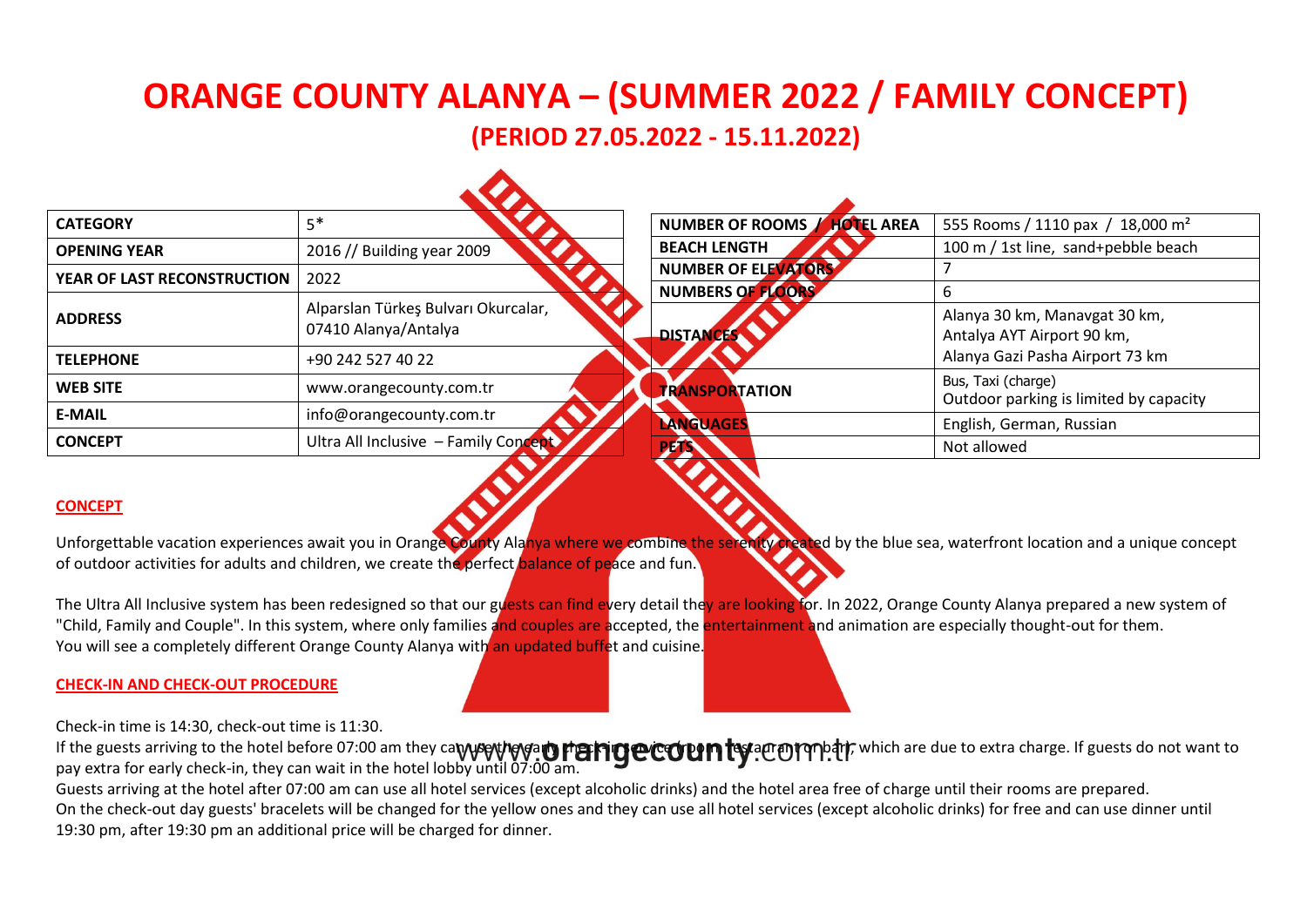#### **ROOM INFORMATION - ACCOMODATION**

# **72 ECONOMY ROOM (23 m² - 35 m² Маx. 2+2 / 3 pax)**

This type of room with no different from the standard room, the only difference of this type of room is unavailability of a special view.These rooms are located in the main building on the -1, -2 floors, and in the Annex additional buildings as well. This room type also includes 5 rooms for disabled guests.

# **234 LAND VIEW ROOM (35 m² Маx. 2+2 / 3+2 pax)**

The stylish and aesthetic design of our standard rooms pleases the eye with freshness and comfort. This type of room overlooks the surroundings, residential buildings or the hotel territory.

## **232 SEA VIEW ROOM (35 m² Маx. 2+2 / 3+2 pax)**

Standard Sea View rooms is one of the ideal accommodation options, Wake up every morning with the opportunity to enjoy the long-awaited view of the blue waters of the Mediterranean Sea.

#### **16 FAMILY ROOM (68 m² Маx. 3+3 / 6 pax)**

The aesthetic design of our family rooms with spacious and beautiful views of the hotel territory of the sea pleases the eye, and in the same time comfort pleases the soul. In our spacious family rooms, guests can relax with a large family.

Each room is equipped with: balcony, mini-bar (only soft drinks), TV, wi-fi, telephone, central air conditioning, safe, parquet floor, bath or shower, hair dryer.

**In-bath amenities:** shampoo, hair conditioner, body lotion, shower gel, soap, cotton pads for make-up, cotton buds, cap, hygiene bag.

#### **\*\*\* SPECIAL ROOM TYPES \*\*\***

# **1 KING SUITE ROOM (90 m² Маx. 4 pax. / 2 bedrooms, 1 bathroom)**

In our specially designed VIP Room, guests will find the peaceful nature of the blue Mediterranean Sea, every morning guests will wake up in the blue and sunlight reflecting from the windows. The king-size beds will provide guests with a comfortable sleep, while the Jacuzzi in the master bedroom overlooking the sea will relax the body and mind. Guests will experience the highest level of comfort on the large terrace while enjoying the views.

**The room is equipped with:** 1 Jacuzzi, shampoo, hair conditioner, body lotion, shower gel, soap, cotton pads for make-up, cotton buds, cap, hygiene pack, slippers, bathrobe, mini-bar, 2 TV, satellite broadcast, internet connection, telephone, split air conditioning, safe, parquet flooring, cosmetic mirror and hair dryer.

#### **\*\*\* KING SUITE SERVICES \*\*\***

- Express check-in on the day of arrival.
- Free transfer service is provided under the condition of pre-information. We kindly ask you to send request to the reservation departmant at least 48 hours in advance.
- Free ironing and laundry services are available from 08:00 to 16:00 angecounty.com.tr
- 1 day free Pavillion at the pier in a day time.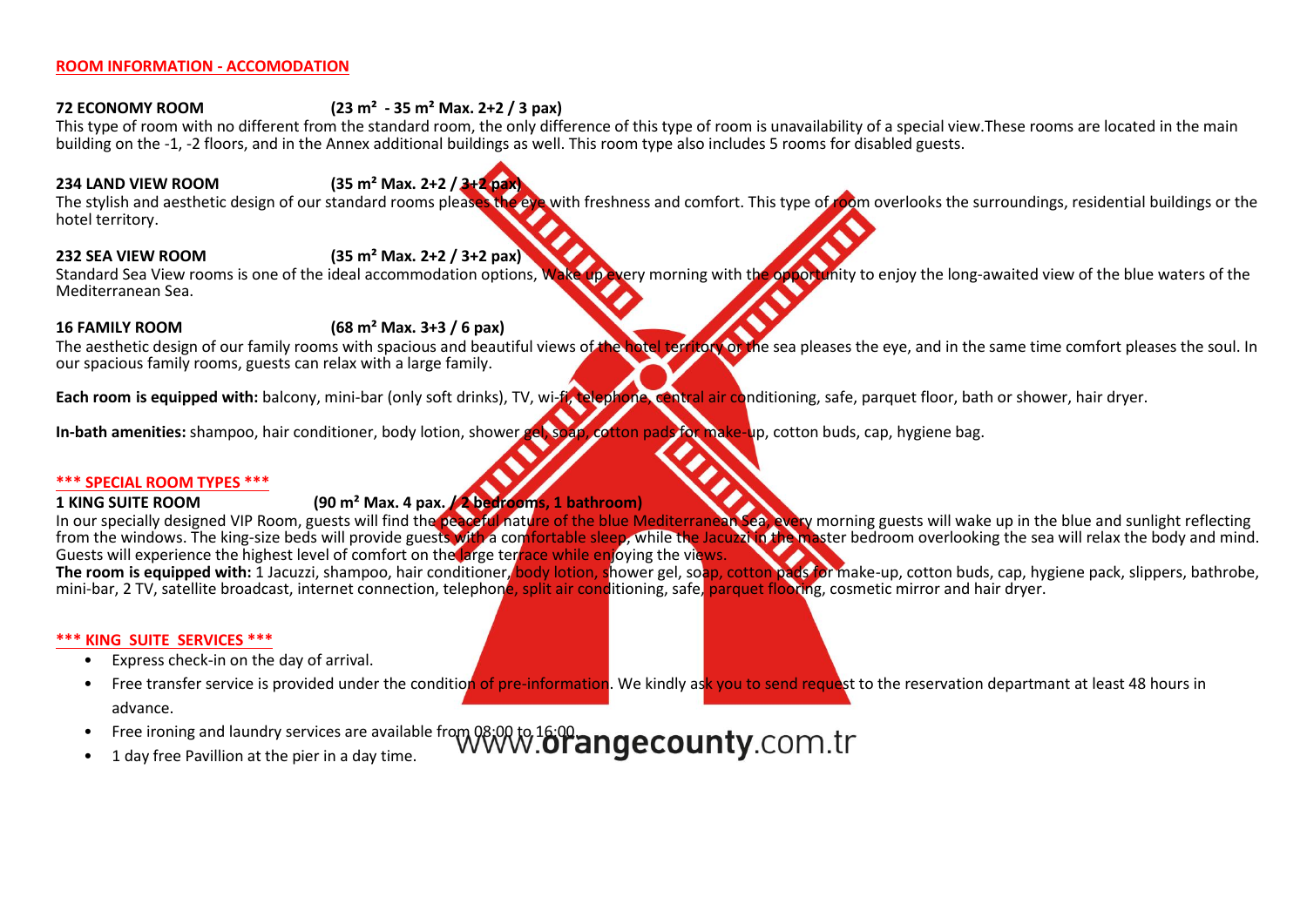#### **\*\*\* HONEYMOON CONCEPT \*\*\***

- Special set-up in the room
- Guests can use the A'la Carte Restaurant once during their stay free of charge.
- Themed doors and rooms decoration, bathrobes and slippers.
- 20% discount in Spa Center

# **ULTRA ALL INCLUSIVE**

Orange County Alanya is working under Ultra All Inclusive system. The purpose of this system is to meet the expectations of guests with the impeccable service. Within the Ultra All Inclusive concept, menu red-marked food and beverages are subjects to additional charge. Doctor services, beauty salon services, SPA & Wellness Center services, laundry services are subects to charge.

**BARS**

| Lobby Bar                                     | $08:00 - 00:00$                 | <b>Beach Bar</b>                          |  | $10:00 - 18:00 / 00:00 - 08:00$ |  |
|-----------------------------------------------|---------------------------------|-------------------------------------------|--|---------------------------------|--|
| Pier Bar (pier)                               | $10:00 - 18:00 / 21:00 - 00:00$ | <b>Snack Bar</b>                          |  | $12:00 - 17:00$                 |  |
| Irish Cocktail Bar (center)                   | $20:00 - 00:00$                 | <b>Patisserie Bar</b>                     |  | $10:00 - 18:00$                 |  |
| Sports Bar (main pool)                        | $10:00 - 00:00$                 |                                           |  |                                 |  |
|                                               | <b>Main Restaurant</b>          | <b>ATAUA</b>                              |  |                                 |  |
| buffet, self-service)                         |                                 | Patisserie (near Aqua Park, free)         |  |                                 |  |
|                                               |                                 | Pastries, muffins, cakes, baklava         |  | 14:00 -17:00                    |  |
| <b>Breakfast</b>                              | $07:00 - 10:00$                 | Gözleme (Turkish pancake)                 |  | $11:00 - 14:00$                 |  |
| Late breakfast                                | $10:00 - 10:30$                 | A'la Carte Restaurant                     |  |                                 |  |
| Lunch                                         | $12:30 - 14:30$                 | *By reservation in advance (extra charge) |  |                                 |  |
| Dinner                                        | $18:30 - 21:00$                 | <b>Ottoman / Fish Cuisines</b>            |  | $19:00 - 21:00$                 |  |
| <b>Snack Restaurants (self-service, free)</b> |                                 | Pasta House (free)                        |  |                                 |  |
| Fast Food, Doner                              | $12:00 - 16:00$                 | Pasta, macaroni                           |  | $12:00 - 16:00$                 |  |
| Pizza                                         | $12:00 - 16:00$                 | WWW.OrangecowneyoGometit                  |  | $14:00 - 17:00$                 |  |
| Ice Cream                                     | $13:00 - 17:00$                 |                                           |  |                                 |  |
| Late Dinner                                   | $00:00 - 01:00$                 |                                           |  |                                 |  |
| Room service (extra charge)                   | 24 hours                        |                                           |  |                                 |  |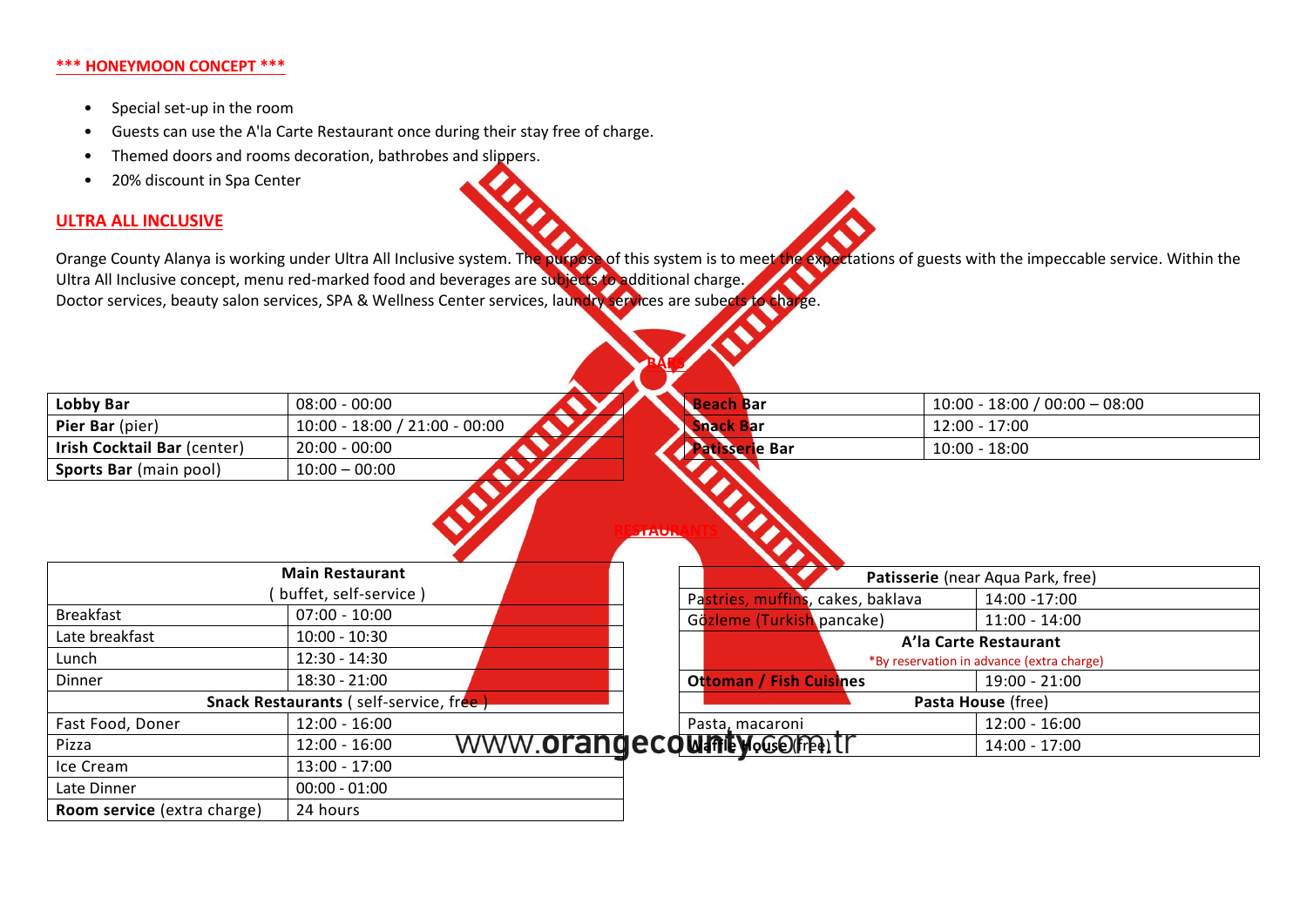- The choice of food and beverages in the restaurants and bars varies and depends on season, including the off-season months; March, April and November.
- Working hours of restaurants and bars depend on season and weather conditions and are subjects to change up to the hotel management discretion.
- Drinks are served to tables by waiters in restaurants and bars.
- Premium drinks over served at our hotel are chargeable.
- We have a diet corner in the main restaurant.
- All restaurants have a dress code.

# **BEACH AND POOLS**

The beach is 100 m long, belong to the hotel, mixed with small pebbles and sand. Sunbeds and umbrellas are provided free of charge, beach towels are at guests' service by card and are changed once a day. There are showers on the beach, changing cabins, lifeguards on duty throughout the day.

| <b>POOLS</b>             | <b>AREA</b>         | <b>DEPTH</b> | <b>HEATING</b>                                  |
|--------------------------|---------------------|--------------|-------------------------------------------------|
| <b>Outdoor Main Pool</b> | $2,200 \text{ m}^2$ | 140 cm       |                                                 |
| Aqua Park (4 slides)     | $273 \text{ m}^2$   | 110 cm       | March, April, November                          |
| Indoor Pool              | 500 $m2$            | 140 cm       | <b>April, November</b><br><b>March.</b>         |
| Outdoor kids pool        | $150 \text{ m}^2$   | 110 cm       | November<br><b>April</b><br><b><i>Farch</i></b> |

*Depends on weather conditions and air temperature, the operation of the heated system in the pools may be changed.*

# **SPA & WELLNESS**

The SPA's area is designed according to Feng Shui principles, the spa is award-winning not only in terms of space, but also in terms of the services offered. In addition to Far Eastern therapies, the spa center offers all European types of massages and treatments, and skin care programs are also prepared at the request of guests. The center has a mixed concept consisting of Indian, Thai, Indonesian massage, and problem areas are determined in the company of experienced therapists, therapeutic applications are performed using classical massage, Laboratoire procedures and instrumental massage methods. Hamam, sauna, steam room, indoor pool, massage offer its guests an impeccable service.

*The spa is privately managed. Massage and peeling services are for extra charge. Hammam, sauna and steam bath are free of charge.*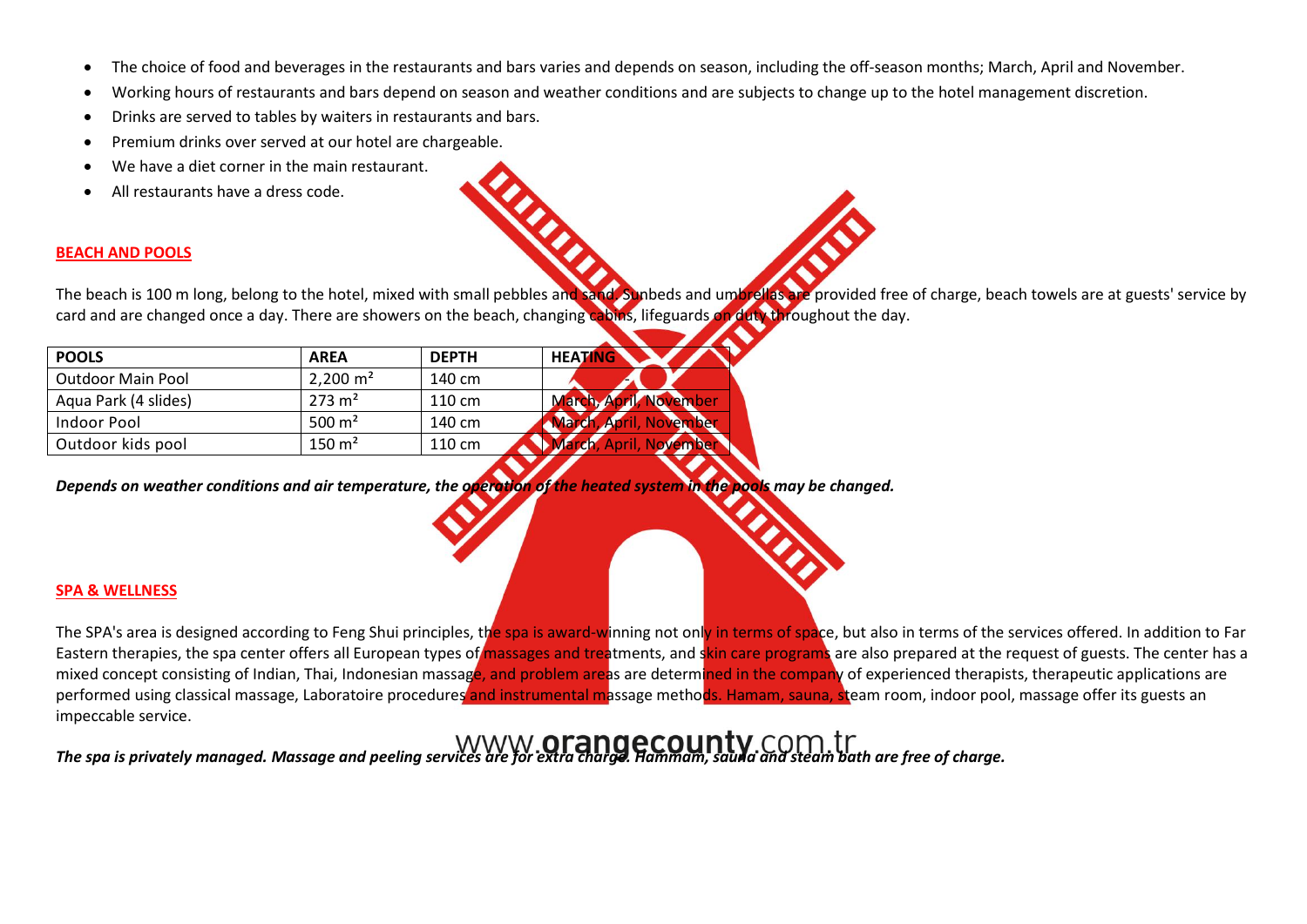#### **SPORT**

The fitness center is located in the spa, our guests can use the treadmill, exercise bike, step, central multi-purpose machine, barbell rack, dumble set, chest press, shoulder press, leg press, sitting deadlift, leg extension, flat bench, vertical knee lift, adjustable bench.

In addition, our guests make their days more pleasant and even more active by participating in various sports activities such as morning exercises, water polo, water gymnastics, pool games, dance and step courses, which are among the daily activities, also 2 times a week guests are welcomed by Kangoo Jump with professional instructors.

*The fitness center is free and for personal use and under your own responsibility.*

## **\*\*\* ENTERTAINMENTS AND SPECIAL PROGRAMS IN SUMMER SEASON \*\*\***

We invite our guests to spend time with rich daytime animation sport and activities by the pool and all kinds of kids activities; Our guests staying at Orange County Alanya in the summer of 2022 will enjoy and spend an unforgettable vacation with a rich show evening programs, prepared by an international entertainment team, dance shows, live music and mini club programs.

- In 2022, according to the family concept, special attention will be paid to the mini-club and animation programs. Groups that plan to take the stage will perform circus, acrobatic and magic shows.
- In a day time at the pier; The shows that will take the stage will include oriental shows, dance competitions, jokes or parodies.
- The main stage will host evening events and shows. They will make music with different concepts every day.
- Children Festival will be held once a week at the pier, there will be inflatable games, shows of children's magicians.
- There will be costumed activities for kids throughout the day, our kids have never had more fun.
- Every evening on the main stage there will be a Mini disco, accompanied by great shows.
- Live music at the Lounge Pier. In Orange County Alanya, 3 days a week, live performances await guests at the Pierce Lounge with international music in a concert atmosphere.

*Show programs may be rescheduled or canceled entirely depending on weather and pandemic conditions.*

# www.orangecounty.com.tr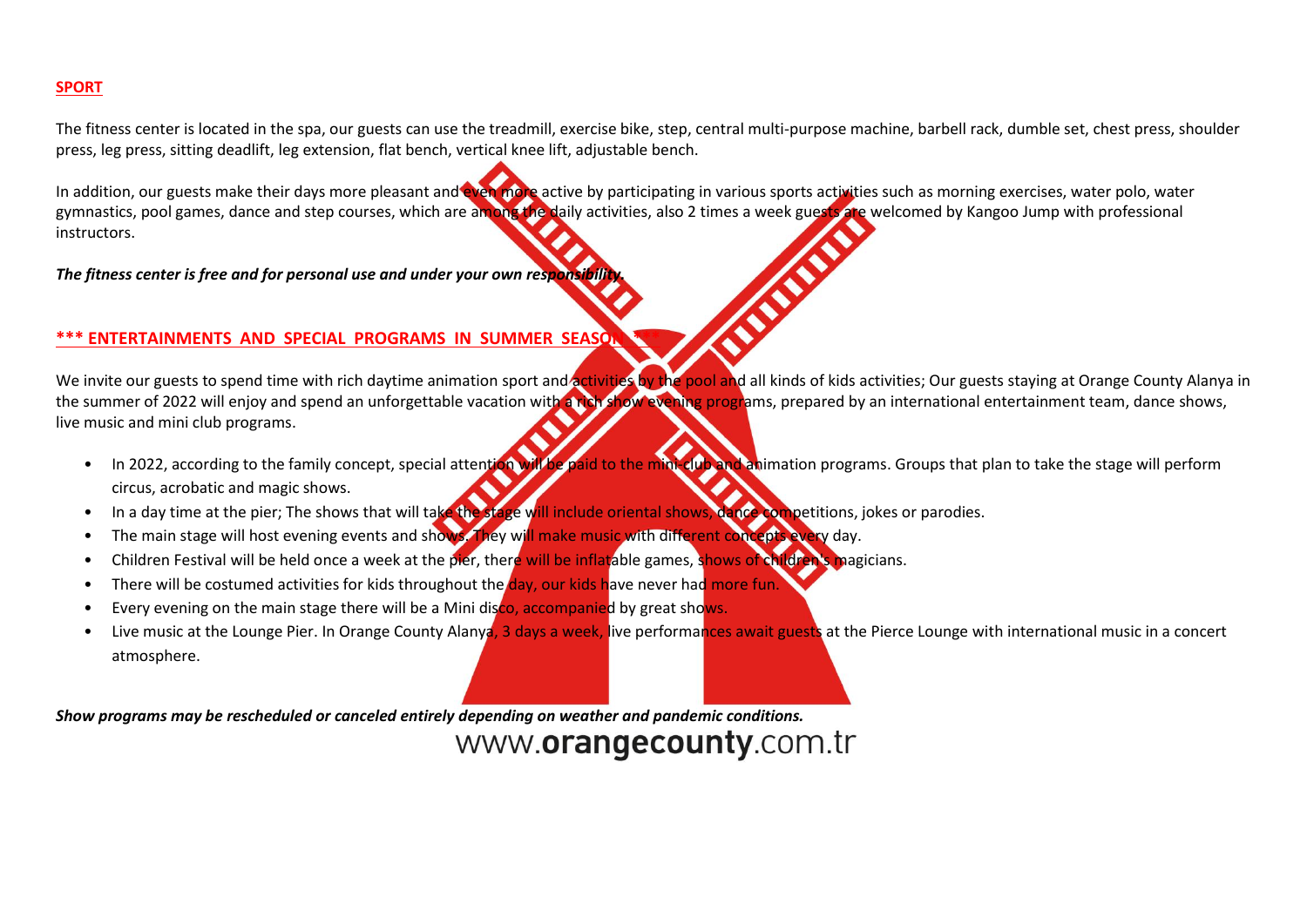#### **\*\*\*KIDS ANIMATION AND MINI CLUB\*\*\***

**For children - maximum joy, for parents - maximum pleasure!**

The mini club in 2022 is completely renovated and designed to entertain children with a professional animation team. Various games and competitions have been prepared for children, pirates and Indians games, drawing, children's festivals, inflatable games in the pool, costume parties, little chefs can make cookies or pizza with their own hands, and in the evening our little guests can enjoy a mini disco.

You can use mini club services from 10:00 am till 18:00 am.

In the mini club, little guests between the ages of 4 and 12 are served in Turkish, German, Russian and English. Thus, children get the opportunity to communicate in their native language and feel comfortable. (For children aged 2 to 4 years, the presence of one of the parents is required)

*Mini Club features and services may vary depending on seasons and weather condition.*

**Kids Pool / Aqua Park / Baby Beach** ools with mushroom shower, pirate ship, water monsters and small slides. Your children will experience the most interesting form of water entertainment.

A safe and peaceful holiday awaits our little guests on special sandy Baby Beach.

#### **\*\*\* VIP GAZEBO SERVICES ON THE PIER \*\*\***

- All our gazebos are serviced in advance reservation and for extra charge.
- Treats and drinks are served by special menu, each menu has different price.
- Reservation made during the stay at the hotel.
- Gazebos on the pier are open from 08:30 till 18:00 WWW.Orangecounty.com.tr
- The VIP Pier is open for service from 10:00 till 18:00.
- Bed linen and towels are provided for the VIP gazebo only.